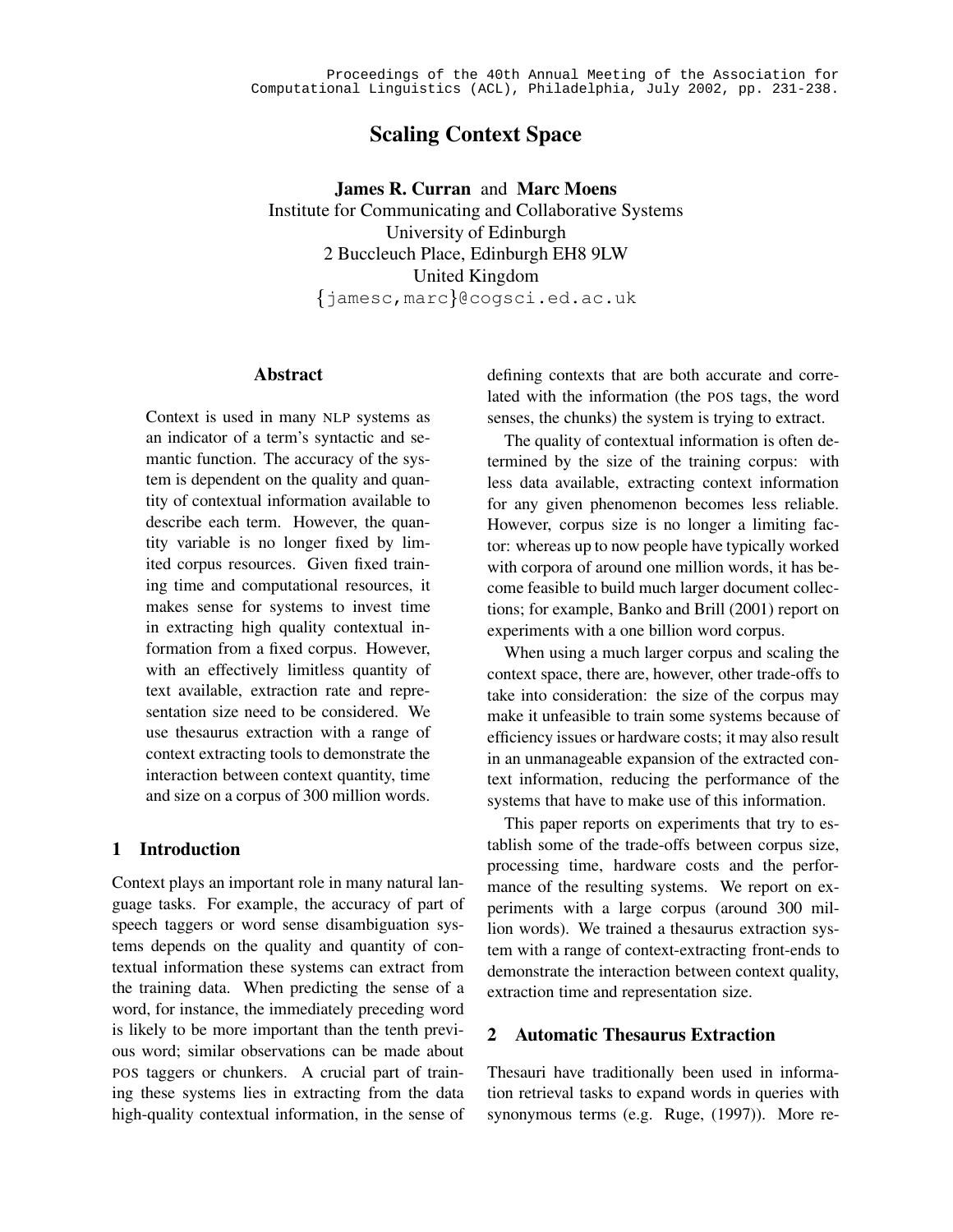cently, semantic resources have also been used in collocation discovery (Pearce, 2001), smoothing and model estimation (Brown et al., 1992; Clark and Weir, 2001) and text classification (Baker and Mc-Callum, 1998). Unfortunately, thesauri are very expensive and time-consuming to produce manually, and tend to suffer from problems of bias, inconsistency, and lack of coverage. In addition, thesaurus compilers cannot keep up with constantly evolving language use and cannot afford to build new thesauri for the many subdomains that information extraction and retrieval systems are being developed for. There is a clear need for methods to extract thesauri automatically or tools that assist in the manual creation and updating of these semantic resources.

Most existing work on thesaurus extraction and word clustering is based on the general observation that related terms will appear in similar contexts. The differences tend to lie in the way "context" is defined and in the way similarity is calculated. Most systems extract co-occurrence and syntactic information from the words surrounding the target term, which is then converted into a vector-space representation of the contexts that each target term appears in (Brown et al., 1992; Pereira et al., 1993; Ruge, 1997; Lin, 1998b). Other systems take the whole document as the context and consider term co-occurrence at the document level (Crouch, 1988; Sanderson and Croft, 1999). Once these contexts have been defined, these systems then use clustering or nearest neighbour methods to find similar terms.

Finally, some systems extract synonyms directly without extracting and comparing contextual representations for each term. Instead, these systems recognise terms within certain linguistic patterns (e.g. *X, Y and other Zs*) which associate synonyms and hyponyms (Hearst, 1992; Caraballo, 1999).

Thesaurus extraction is a good task to use to experiment with scaling context spaces. The vectorspace model with nearest neighbour searching is simple, so we needn't worry about interactions between the contexts we select and a learning algorithm (such as independence of the features). But also, thesaurus extraction is a task where success has been limited when using small corpora (Grefenstette, 1994); corpora of the order of 300 million words have already been shown to be more successful at this task (Lin, 1998b).

## **3 Experiments**

Vector-space thesaurus extraction can be separated into two independent processes. The first step extracts the contexts from raw text and compiles them into a vector-space statistical description of the contexts each potential thesaurus term appears in.

We define a *context relation* as a tuple  $(w, r, w')$ where  $w$  is a thesaurus term, occurring in relation type  $r$ , with another word  $w'$  in the sentence. The type can be grammatical or the position of  $w'$  in a context window: the relation (dog, direct-obj, walk) indicates that the term dog, was the direct object of the verb walk. Often we treat the tuple  $(r, w')$ as a single unit and refer to it as an *attribute* of *w*. The context extraction systems used for these experiments are described in the following section.

The second step in thesaurus extraction performs clustering or nearest-neighbour analysis to determine which terms are similar based on their context vectors. Our second component is similar to Grefenstette's SEXTANT system, which performs nearestneighbour calculations for each pair of potential thesaurus terms. For nearest-neighbour measurements we must define a function to judge the similarity between two context vectors (e.g. the cosine measure) and a function to combine the raw instance frequencies for each context relation into weighted vector components.

SEXTANT uses a generalisation of the Jaccard measure to measure similarity. The Jaccard measure is the cardinality ratio of the intersection and union of attribute sets (atts( $w_n$ ) is the attribute set for  $w_n$ ):

$$
\frac{|\operatorname{atts}(w_m) \cap \operatorname{atts}(w_n)|}{|\operatorname{atts}(w_m) \cup \operatorname{atts}(w_n)|} \tag{1}
$$

The generalised Jaccard measure allows each relation to have a significance weight (based on word, attribute and relation frequencies) associated with it:

$$
\frac{\sum_{a \in \text{atts}(w_m) \cup \text{atts}(w_n)} \min(wgt(w_m, a), \text{wgt}(w_n, a))}{\sum_{a \in \text{atts}(w_m) \cup \text{atts}(w_n)} \max(wgt(w_m, a), \text{wgt}(w_n, a))}
$$
(2)

Grefenstette originally used the weighting function:

$$
wgt(w_i, a_j) = \frac{\log_2(f(w_i, a_j) + 1)}{\log_2(n(a_j) + 1)}
$$
(3)

where  $f(w_i, a_j)$  is the frequency of the relation and  $n(a_i)$  is the number of different words  $a_i$  appears in relations with.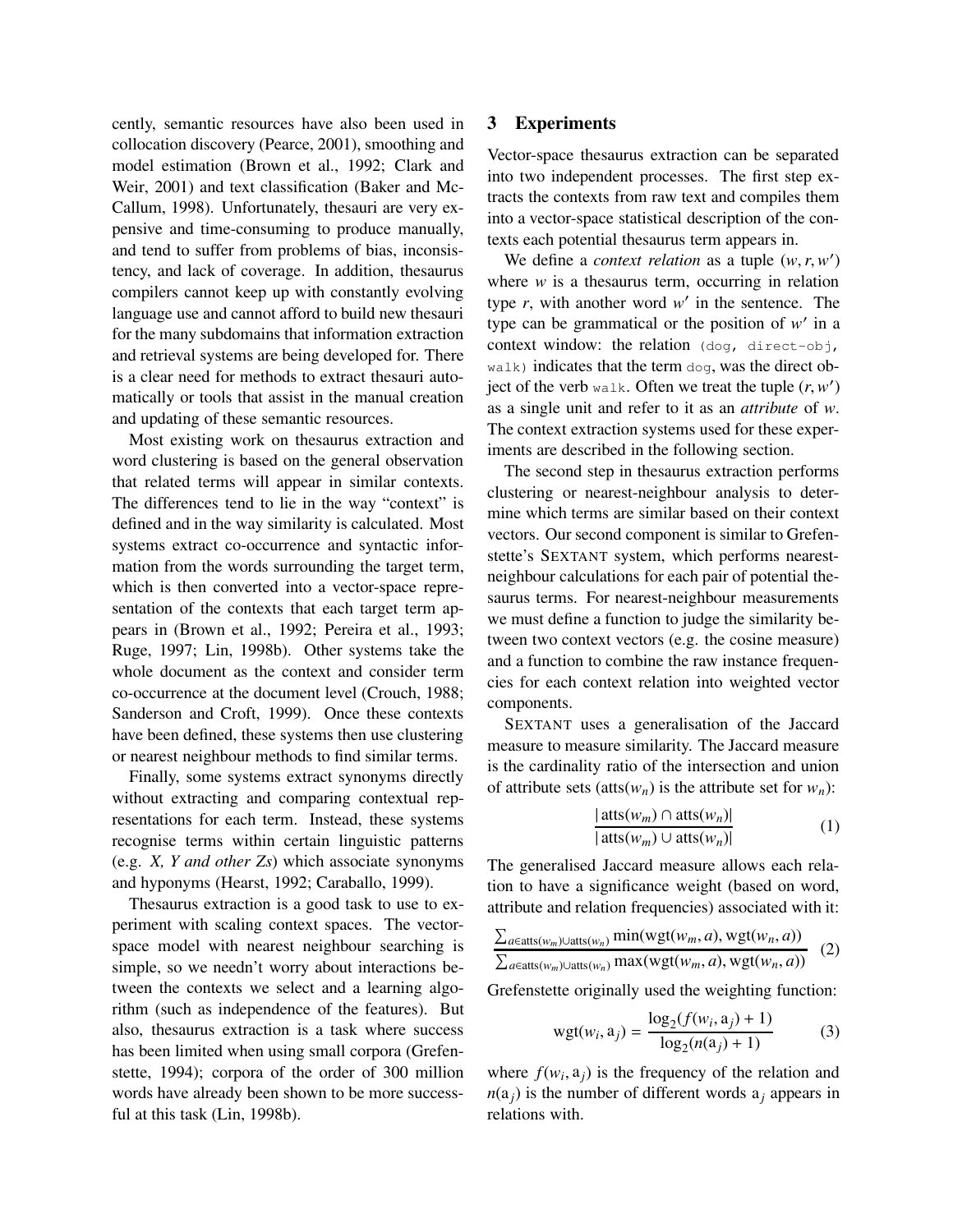| Name         | <b>Context Description</b>     |
|--------------|--------------------------------|
| $W(L_1R_1)$  | one word to left or right      |
| $W(L_1)$     | one word to the left           |
| $W(L_{1,2})$ | one or two words to the left   |
| $W(L_{1-3})$ | one to three words to the left |

|  |  | Table 1: Window extractors |
|--|--|----------------------------|
|--|--|----------------------------|

However, we have found that using the t-test between the joint and independent distributions of a word and its attribute:

$$
wgt(w_i, a_j) = \frac{p(w_i, a_j) - p(w_i)p(a_j)}{\sqrt{p(w_i)p(a_j)}}
$$
(4)

gives superior performance (Curran and Moens, 2002) and is therefore used for our experiments.

## **4 Context Extractors**

We have experimented with a number of different systems for extracting the contexts for each word. These systems show a wide range in complexity of method and implementation, and hence development effort and execution time.

The simplest method we implemented extracts the occurrence counts of words within a particular window surrounding the thesaurus term. These window extractors are very easy to implement and run very quickly. The window geometries used in this experiment are listed in Table 1. Extractors marked with an asterisk, for example  $W(L_1R_1*)$ , do not distinguish (within the relation type) between different positions of the word  $w'$  in the window.

At a greater level of complexity we have two shallow NLP systems which provide extra syntactic information in the extracted contexts. The first system is based on the syntactic relation extractor from SEXTANT with a different POS tagger and chunker. The SEXTANT-based extractor we developed uses a very simple Naïve Bayes POS tagger and chunker. This is very simple to implement and is extremely fast since it optimises the tag selection locally at the current word rather than performing beam or Viterbi search over the entire sentence. After the raw text has been POS tagged and chunked, the SEXTANT relation extraction algorithm is run over the text. This consists of five passes over each sentence that associate each noun with the modifiers and verbs from the syntactic contexts that it appears in.

| Corpus                         | Sentences | Words |
|--------------------------------|-----------|-------|
| <b>British National Corpus</b> | 6.2M      | 114M  |
| Reuters Corpus Vol 1           | 8.7M      | 193M  |

Table 2: Training Corpora Statistics

The second shallow parsing extractor we used was the CASS parser (Abney, 1996), which uses cascaded finite state transducers to produce a limited depth parse of POS tagged text. We used the output of the Naïve Bayes POS tagger output as input to the CASS. The context relations used were extracted directly by the tuples program (using  $e^8$ demo grammar) included in the CASS distribution. The FST parsing algorithm is very efficient and so CASS also ran very quickly. The times reported below include the Naïve Bayes POS tagging time.

The final, most sophisticated extractor used was the MINIPAR parser (Lin, 1998a), which is a broadcoverage principle-based parser. The context relations used were extracted directly from the full parse tree. Although fast for a full parser, MINIPAR was no match for the simpler extractors.

For this experiment we needed a large quantity of text which we could group into a range of corpus sizes. We combined the BNC and Reuters corpus to produce a 300 million word corpus. The respective sizes of each are shown in Table 2. The sentences were randomly shuffled together to produce a single homogeneous corpus. This corpus was split into two 150M word corpora over which the main experimental results are averaged. We then created smaller corpora of size  $\frac{1}{2}$  down to  $\frac{1}{64}$ th of each 150M corpus. The next section describes the method of evaluating each thesaurus created by the combination of a given context extraction system and corpus size.

#### **5 Evaluation**

For the purposes of evaluation, we selected 70 single word noun terms for thesaurus extraction. To avoid sample bias, the words were randomly selected from Wordnet such that they covered a range of values for the following word properties:

- **occurrence frequency** based on frequency counts from the Penn Treebank, BNC and Reuters;
- **number of senses** based on the number of Wordnet synsets and Macquarie Thesaurus entries;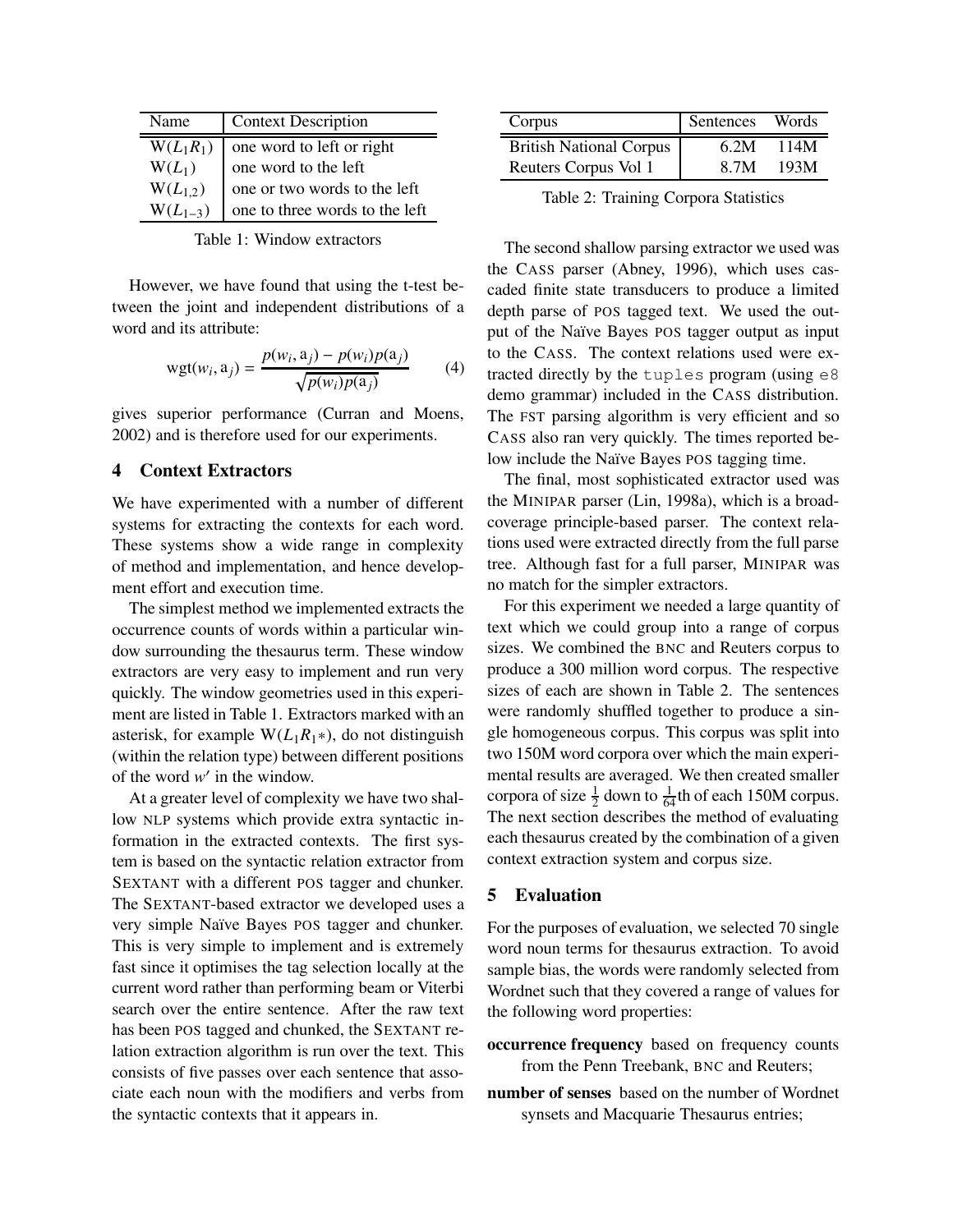- **generality/specificity** based on depth of the term in the Wordnet hierarchy;
- **abstractness/concreteness** based on even distribution across all Wordnet subtrees.

Table 3 shows some of the selected terms with frequency and synonym set data. For each term we extracted a thesaurus entry with 200 potential synonyms and their weighted Jaccard scores.

The most difficult aspect of thesaurus extraction is evaluating the quality of the result. The simplest method of evaluation is direct comparison of the extracted thesaurus with a manually created gold standard (Grefenstette, 1994). However on smaller corpora direct matching alone is often too coarsegrained and thesaurus coverage is a problem.

Our experiments use a combination of three thesauri available in electronic form: The Macquarie Thesaurus (Bernard, 1990), Roget's Thesaurus (Roget, 1911), and the Moby Thesaurus (Ward, 1996). Each thesaurus is structured differently: Roget's and Macquarie are topic ordered and the Moby thesaurus is head term ordered. Roget's is quite dated and has low coverage, and contains a deep hierarchy (depth up to seven) with terms grouped in 8696 small synonym sets at the leaves of the hierarchy. The Macquarie consists of 812 large topics (often in antonym related pairs), each of which is separated into 21174 small synonym sets. Roget's and the Macquarie provide sense distinctions by placing terms in multiple synonym sets. The Moby thesaurus consists of 30259 head terms and large synonym lists which conflate all the head term senses. The extracted thesaurus does not distinguish between different head senses. Therefore, we convert the Roget's and Macquarie thesaurus into head term ordered format by combining each small sense set that the head term appears in.

We create a gold standard thesaurus containing the union of the synonym lists from each thesaurus, giving a total of 23207 synonyms for the 70 terms. With these gold standard resources in place, it is possible to use precision and recall measures to calculate the performance of the thesaurus extraction systems. To help overcome the problems of coarsegrained direct comparisons we use three different types of measure to evaluate thesaurus quality:

1. Direct Match (DIRECT)

- 2. Precision of the *n* top ranked synonyms  $(P(n))$
- 3. Inverse Rank (INVR)

A match is an extracted synonym that appears in the corresponding gold standard synonym list. The direct match score is the number of such matches for each term. Precision of the top *n* is the percentage of matches in the top *n* extracted synonyms. In these experiments, we calculate this for  $n = 1$ , 5, and 10. The inverse rank score is the sum of the inverse rank of each match. For example, if matching synonyms appear in the extracted synonym list at ranks 3, 5 and 28, then the inverse rank score is  $\frac{1}{3} + \frac{1}{5}$  $\frac{1}{5} + \frac{1}{28} =$ 0.569. The maximum inverse rank score is 5.878 for a synonym list of 200 terms. Inverse rank is a good measure of subtle differences in ranked results. Each measure is averaged over the extracted synonym lists for all 70 thesaurus terms.

## **6 Results**

Since MINIPAR performs morphological analysis on the context relations we have added an existing morphological analyser (Minnen et al., 2000) to the other extractors. Table 4 shows the improvement gained by morphological analysis of the attributes and relations for the SEXTANT 150M corpus.

The improvement in results is quite significant, as is the reduction in the representation space and number of unique context relations. The reduction in the number of terms is a result of coalescing the plural nouns with their corresponding singular nouns, which also reduces data sparseness problems. The remainder of the results use morphological analysis of both the words and attributes.

Table 5 summarises the average results of applying all of the extraction systems to the two 150M word corpora. The first thing to note is the time spent extracting contextual information: MINIPAR takes significantly longer to run than the other extractors. Secondly, SEXTANT and MINI-PAR have quite similar results overall, but MINIPAR is slightly better across most measures. However, SEXTANT runs about 28 times faster than MINI-PAR. Also, MINIPAR extracts many more terms and relations with a much larger representation than SEXTANT. This is partly because MINIPAR extracts more types of relations from the parse tree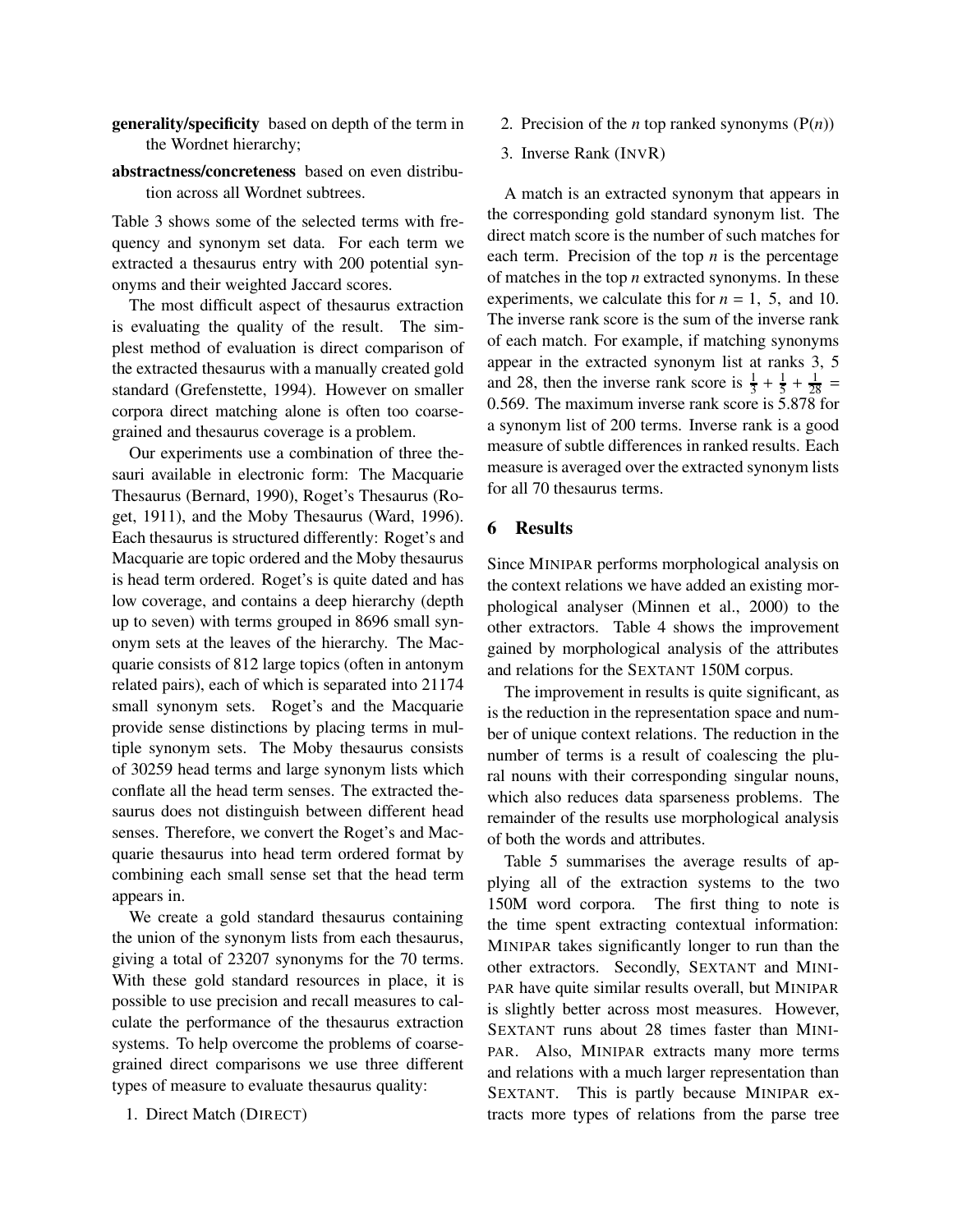| Word      |       |      |           |        |    |    |      | PTB Rank PTB # BNC # Reuters # Macquarie # WordNet # Min / Max WordNet subtree roots |
|-----------|-------|------|-----------|--------|----|----|------|--------------------------------------------------------------------------------------|
| company   | 38    | 4076 | 52779     | 456580 | 8  |    | 3/6  | entity, group, state                                                                 |
| interest  | 138   | 919  | 37454     | 146043 | 12 | 12 | 3/8  | abs., act, group, poss., state                                                       |
| problem   | 418   |      | 622 56361 | 63333  | 4  | 3  | 3/7  | abs., psych., state                                                                  |
| change    | 681   |      | 406 35641 | 55081  | 8  | 10 | 2/12 | abs., act, entity, event, phenom.                                                    |
| house     | 896   | 223  | 47801     | 45651  | 10 | 12 | 3/6  | act, entity, group                                                                   |
| idea      | 1227  | 134  | 32754     | 13527  | 10 |    | 3/7  | entity, psych.                                                                       |
| opinion   | 1947  | 78   | 9122      | 16320  | 4  | 6  | 4/8  | abs., act, psych.                                                                    |
| radio     | 2278  | 59   | 9046      | 20913  | ∍  | 3  | 6/8  | entity                                                                               |
| star      | 5130  | 29   | 8301      | 6586   | 11 |    | 4/8  | abs., entity                                                                         |
| knowledge | 5197  | 19   | 14580     | 2813   | 3  |    | 1/1  | psych.                                                                               |
| pants     | 13264 | 5    | 429       | 282    |    | 2  | 6/9  | entity                                                                               |
| tightness | 30817 |      | 119       | 2020   |    | 3  | 4/5  | abs., state                                                                          |

Table 3: Examples of the 70 thesaurus evaluation terms with distribution information

| Morph. Analysis   | Space | Unique | Terms | <b>DIRECT</b> | P(1)     | P(5)     | P(10)    | INVR |
|-------------------|-------|--------|-------|---------------|----------|----------|----------|------|
| None              | 345Mb | 14.70M | 298k  | 20.33         | $32.5\%$ | 36.9 %   | $33.6\%$ | 137  |
| <b>Attributes</b> | 302Mh | 13.17M | 298k  | 20.65         | 32.0 $%$ | 37.6%    | 32.5 $%$ | 1.36 |
| <b>Both</b>       | 274Mb | 12.08M | 269k  | 23.74         | 64.5 %   | 47.0 $%$ | 39.0 %   | 1.86 |

Table 4: Effect of morphological analysis on SEXTANT thesaurus quality

than SEXTANT, and partly because it extracts extra multi-word terms. Amongst the simpler methods,  $W(L_1R_1)$  and  $W(L_{1,2})$  give reasonable results. The larger windows with low correlation between the thesaurus term and context, extract a massive context representation but the results are about 10% worse than the syntactic extractors.

Overall the precision and recall are relatively poor. Poor recall is partly due to the gold standard containing some plurals and multi-word terms which account for about 25% of the synonyms. These have been retained because the MINIPAR and CASS systems are capable of identifying (at least some) multi-word terms.

Given a fixed time period (of more than the four days MINIPAR takes) and a fixed 150M corpus we would probably still choose to use MINIPAR unless the representation was too big for our learning algorithm, since the thesaurus quality is slightly better.

Table 6 shows what happens to thesaurus quality as we decrease the size of the corpus to  $\frac{1}{64}$ th of its original size (2.3M words) for SEXTANT. Halving the corpus results in a significant reduction for most of the measures. All five evaluation measures show the same log-linear dependence on the size of the corpus. Figure 1 shows the same trend for Inverse Rank evaluation of the MINIPAR thesaurus with a log-linear fitting the data points.

We can use the same curve fitting to estimate the-



Figure 1: MINIPAR INVR scores versus corpus size

saurus quality on larger corpora for three of the best extractors: SEXTANT, MINIPAR and  $W(L_1R_1)$ . Figure 2 does this with the direct match evaluation. The estimate indicates that MINIPAR will continue to be the best performer on direct matching. We then plot the direct match scores for the 300M word corpus to see how accurate our predictions are. The SEX-TANT system performs almost exactly as predicted and the other two slightly under-perform their predicted scores, thus the fitting is accurate enough to make reasonable predictions.

Figure 2 is a graph for making engineering decisions in conjunction with the data in Table 5. For instance, if we fix the total time and computational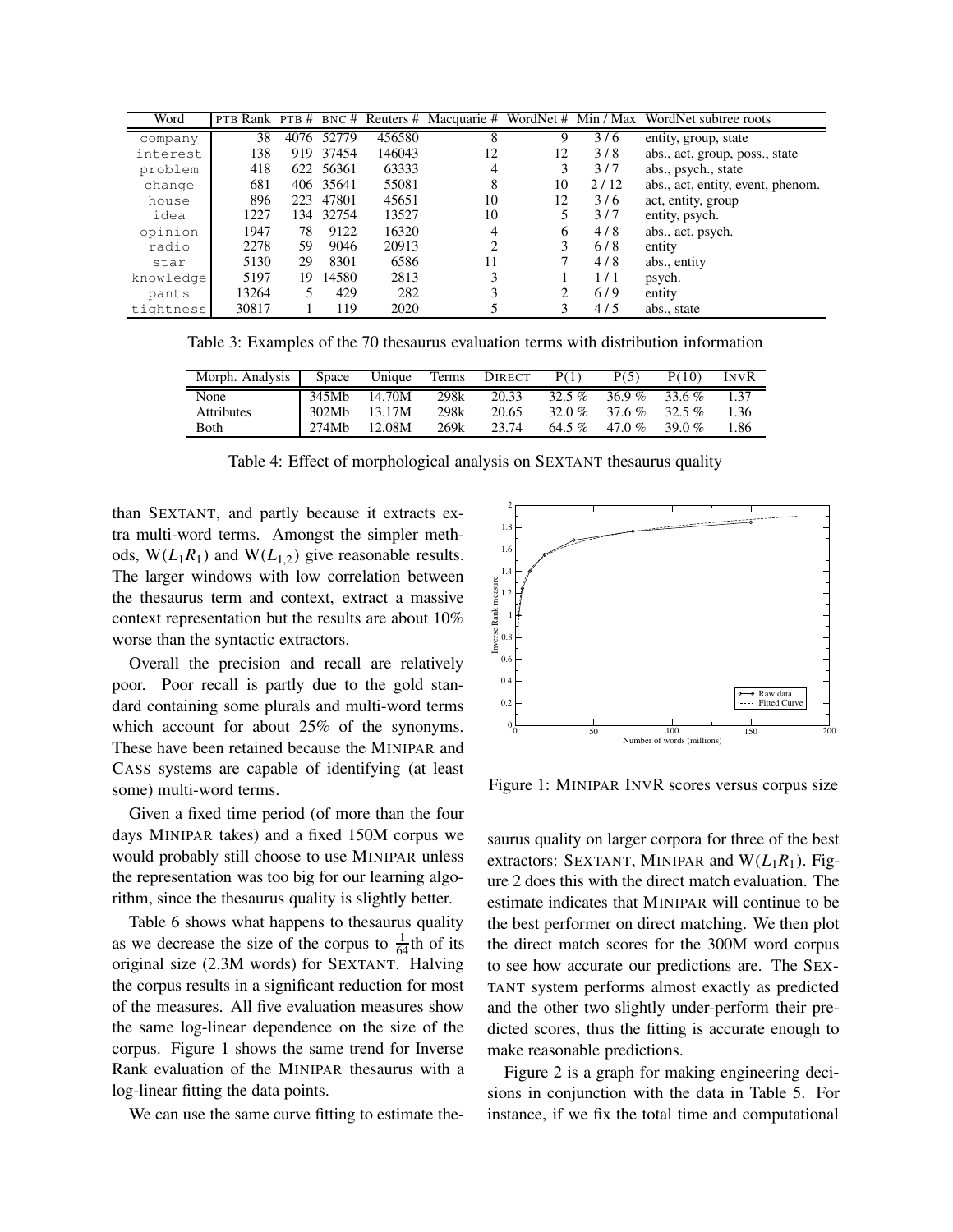| System         | Space | Relations | Unique | Terms            | <b>DIRECT</b> | P(1)     | P(5)     | P(10)    | INVR | Time             |
|----------------|-------|-----------|--------|------------------|---------------|----------|----------|----------|------|------------------|
| <b>MINIPAR</b> | 399Mb | 142.27M   | 16.62M | 914k             | 24.55         | 61.5 $%$ | 46.5 $%$ | 40.5 $%$ | 1.85 | 4438.9m          |
| <b>SEXTANT</b> | 274Mh | 53.07M    | 12.08M | 269 <sub>k</sub> | 23.75         | 64.5 $%$ | 47.0 %   | 39.0 $%$ | 1.85 | 159.0m           |
| CASS           | 186Mb | 50.63M    | 9.09M  | 204 <sub>k</sub> | 20.20         | 48.5 $%$ | 38.5 $%$ | $32.5\%$ | 1.51 | 173.7m           |
| $W(L_1)$       | 117Mb | 105.62M   | 7.04M  | 406k             | 20.60         | 51.5%    | 40.0 %   | $32.5\%$ | 1.56 | 6.8 <sub>m</sub> |
| $W(L_{1,2})$   | 336Mb | 206.02M   | 18.04M | 440k             | 21.30         | 58.5%    | 44.5 $%$ | $36.5\%$ | 1.71 | 7.2 <sub>m</sub> |
| $W(L_1,*)$     | 258Mb | 206.02M   | 15.34M | 440k             | 20.75         | 55.0%    | 41.5 $%$ | 35.5 $%$ | 1.64 | 6.8 <sub>m</sub> |
| $W(L_{1-3})$   | 570Mb | 301.10M   | 30.62M | 444k             | 20.50         | 60.0 $%$ | 43.5 $%$ | 37.0 $%$ | 1.69 | 8.2m             |
| $W(L_{1-3}*)$  | 388Mb | 301.10M   | 22.86M | 444k             | 19.85         | 48.5 $%$ | 39.5 $%$ | 33.5 $%$ | 1.53 | 8.2m             |
| $W(L_1R_1)$    | 262Mb | 211.24M   | 14.07M | 435k             | 22.40         | 62.0 %   | 44.5 $%$ | 37.0 $%$ | 1.76 | 7.2 <sub>m</sub> |
| $W(L_1R_1*)$   | 211Mb | 211.24M   | 12.56M | 435k             | 20.90         | 54.5%    | 42.5 $%$ | 34.5 $%$ | 1.64 | 7.2m             |

Table 5: Average thesaurus quality results for different extraction systems

| Corpus | Space            | Relations | Unique | Terms   | <b>DIRECT</b> | P(1)     | P(5)     | P(10)    | <b>INVR</b> |
|--------|------------------|-----------|--------|---------|---------------|----------|----------|----------|-------------|
| 150.0M | 274Mh            | 53.07M    | 12.08M | 268.94k | 23.75         | 64.5 $%$ | 47.0%    | 39.0 $%$ | 1.85        |
| 75.0M  | 166Mb            | 26.54M    | 7.38M  | 181.73k | 22.60         | 58.0%    | 43.5 $%$ | 36.0 $%$ | 1.73        |
| 37.5M  | 98M <sub>b</sub> | 13.27M    | 4.36M  | 120.48k | 21.75         | 54.0%    | 41.0%    | 34.5 $%$ | 1.62        |
| 18.8M  | 56Mb             | 6.63M     | 2.54M  | 82.33k  | 20.45         | 47.0 $%$ | $36.5\%$ | 31.0 %   | 1.46        |
| 9.4M   | 32Mh             | 3.32M     | 1.44M  | 55.55k  | 18.50         | 40.0 %   | 32.5 $%$ | $27.5\%$ | 1.29        |
| 4.7M   | 18Mb             | 1.66M     | 0.82M  | 37.95k  | 16.65         | 34.0 $%$ | $29.5\%$ | $23.5\%$ | 1.13        |
| 2.3M   | 10Mb             | 0.83M     | 0.46M  | 25.97k  | 14.60         | $27.5\%$ | 25.0%    | $19.5\%$ | 0.93        |

Table 6: Average SEXTANT thesaurus quality results for different corpus sizes



Figure 2: Direct matches versus corpus size

resources at an arbitrary point, e.g. the point where MINIPAR can process 75M words, we get a best direct match score of 23.5. However, we can get the same resultant accuracy by using SEXTANT on a corpus of 116M words or  $W(L_1R_1)$  on a corpus of 240M words. From Figure 5, extracting contexts from corpora of these sizes would take MINIPAR 37 hours, SEXTANT 2 hours and  $W(L_1R_1)$  12 minutes. Interpolation on Figure 3 predicts that the extraction would result in 10M unique relations from MINI-PAR and SEXTANT and 19M from  $W(L_1R_1)$ . Figure 4 indicates that extraction would result in 550k



Figure 3: Representation size versus corpus size

MINIPAR terms, 200k SEXTANT terms and 600k  $W(L_1R_1)$  terms.

Given these values and the fact that the time complexity of most thesaurus extraction algorithms is at least linear in the number of unique relations and squared in the number of thesaurus terms, it seems SEXTANT may represent the best solution.

With these size issues in mind, we finally consider some methods to limit the size of the context representation. Table 7 shows the results of performing various kinds of filtering on the representation size. The FIXED and LEXICON filters run over the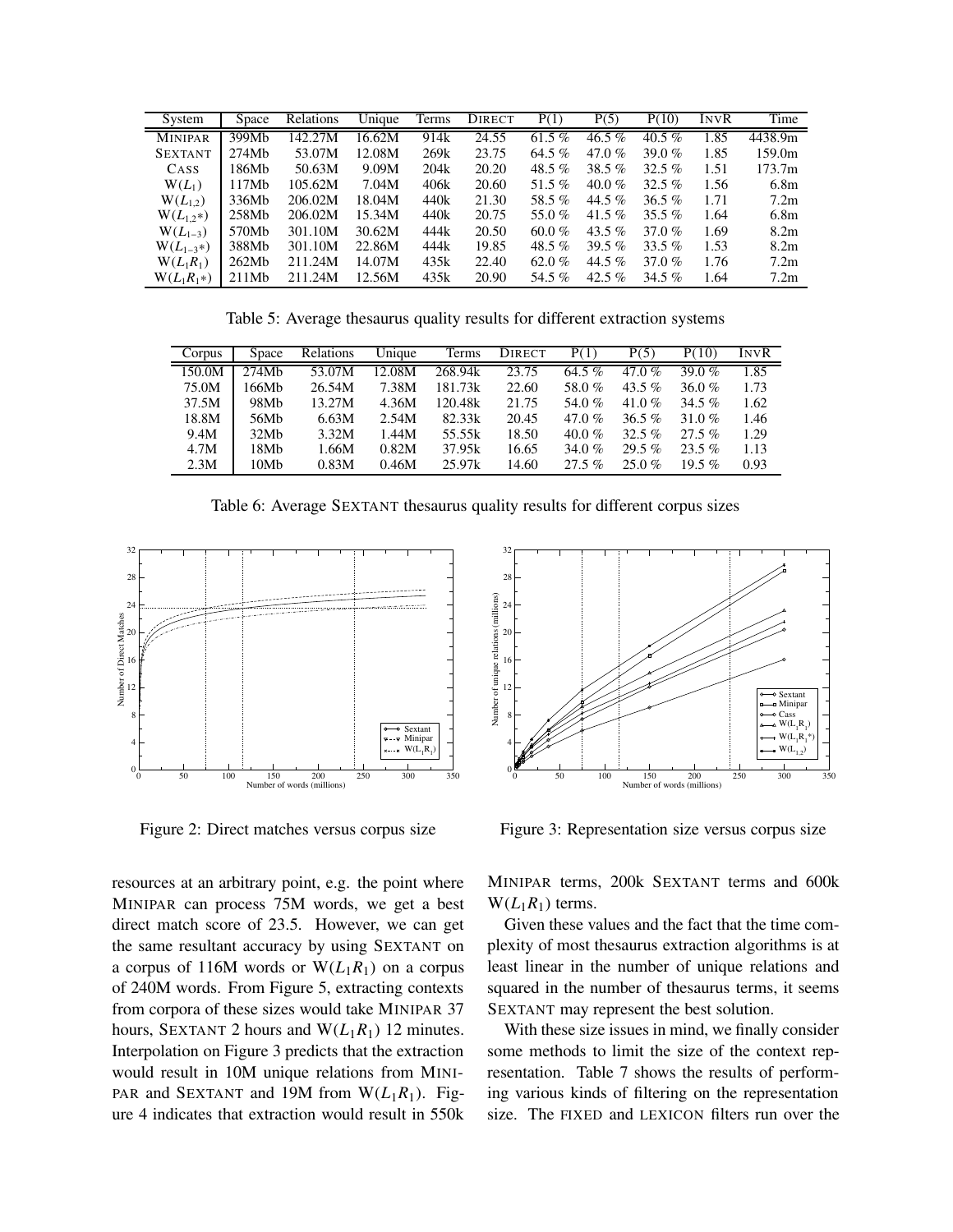| System                 | Space | <b>Relations</b> | Unique | Terms | <b>DIRECT</b> | P(1)     | P(5)     | 10)<br>P١ | <b>INVR</b> |
|------------------------|-------|------------------|--------|-------|---------------|----------|----------|-----------|-------------|
| SEXTANT 300M           | 431Mb | 80.33M           | 20.41M | 445k  | 25.30         | 61.0 %   | 47.0 $%$ | 39.0 $%$  | 1.87        |
| <b>SEXTANT 150M</b>    | 274Mh | 53.07M           | 12.08M | 269k  | 23.75         | 64.5 %   | 47.0 $%$ | 39.0 $%$  | 1.85        |
| <b>SEXTANT FIXED</b>   | 244Mh | 61.17M           | 10.74M | 265k  | 24.35         | 65.0 %   | $46.5\%$ | 38.5 $%$  | 1.86        |
| <b>SEXTANT LEXICON</b> | 410Mh | 78.69M           | 18.09M | 264k  | 25.25         | 62.0 %   | 47.0 $%$ | 40.0 %    | 1.87        |
| $S$ EXTANT > 1         | 149Mb | 67.97M           | 6.63M  | 171k  | 24.20         | 66.0 $%$ | 45.0 %   | 38.0%     | 1.85        |
| $S$ EXTANT > 2         | 88Mb  | 62.57M           | 3.93M  | 109k  | 23.20         | 66.0 %   | 46.0 %   | 36.0 $%$  | 1.82        |

Table 7: Thesaurus quality with relation filtering



Figure 4: Thesaurus terms versus corpus size

full 300M word corpus, but have size limits based on the 150M word corpus. The FIXED filter does not allow any object/attribute pairs to be added that were not extracted from the 150M word corpus. The LEX-ICON filter does not allow any objects to be added that were not extracted from the 150M word corpus. The  $> 1$  and  $> 2$  filters prune relations with a frequency of less than or equal to one or two. The FIXED and LEXICON filters show that counting over larger corpora does produce marginally better results. The  $> 1$  and  $> 2$  filters show that the many relations that occur infrequently do not contribute significantly to the vector comparisons and hence don't impact on the final results, even though they dramatically increase the representation size.

# **7 Conclusion**

It is a phenomenon common to many NLP tasks that the quality or accuracy of a system increases loglinearly with the size of the corpus. Banko and Brill, (2001) also found this trend for the task of confusion set disambiguation on corpora of up to one billion words. They demonstrated behaviour of different learning algorithms with very simple contexts on

extremely large corpora. We have demonstrated the behaviour of a simple learning algorithm on much more complicated contextual information on very large corpora.

Our experiments suggest that the existing methodology of evaluating systems on small corpora without reference to the execution time and representation size ignores important aspects of the evaluation of NLP tools.

These experiments show that efficiently implementing and optimising the NLP tools used for context extraction is of crucial importance since the increased corpus sizes make execution speed an important evaluation factor when deciding between different learning algorithms for different tasks and corpora. These results also motivate further research into improving the asymptotic complexity of the learning algorithms used in NLP systems. In the new paradigm, it could well be that far simpler but scalable learning algorithms significantly outperform existing systems.

Finally, the mass availability of online text resources should be taken on board. It is important that language engineers and computational linguists continue to try and find new unsupervised or (as Banko and Brill suggest) semi-supervised methods for tasks which currently rely on annotated data. It is also important to consider how information extracted by systems such as thesaurus extraction systems can be incorporated into tasks which use predominantly supervised techniques, e.g. in the form of class information for smoothing.

We would like to extend this analysis to at least one billion words for at least the most successful methods and try other tools and parsers for extracting the contextual information. However, to do this we must look at methods of compressing the vectorspace model and approximating the full pair-wise comparison of thesaurus terms. We would also like